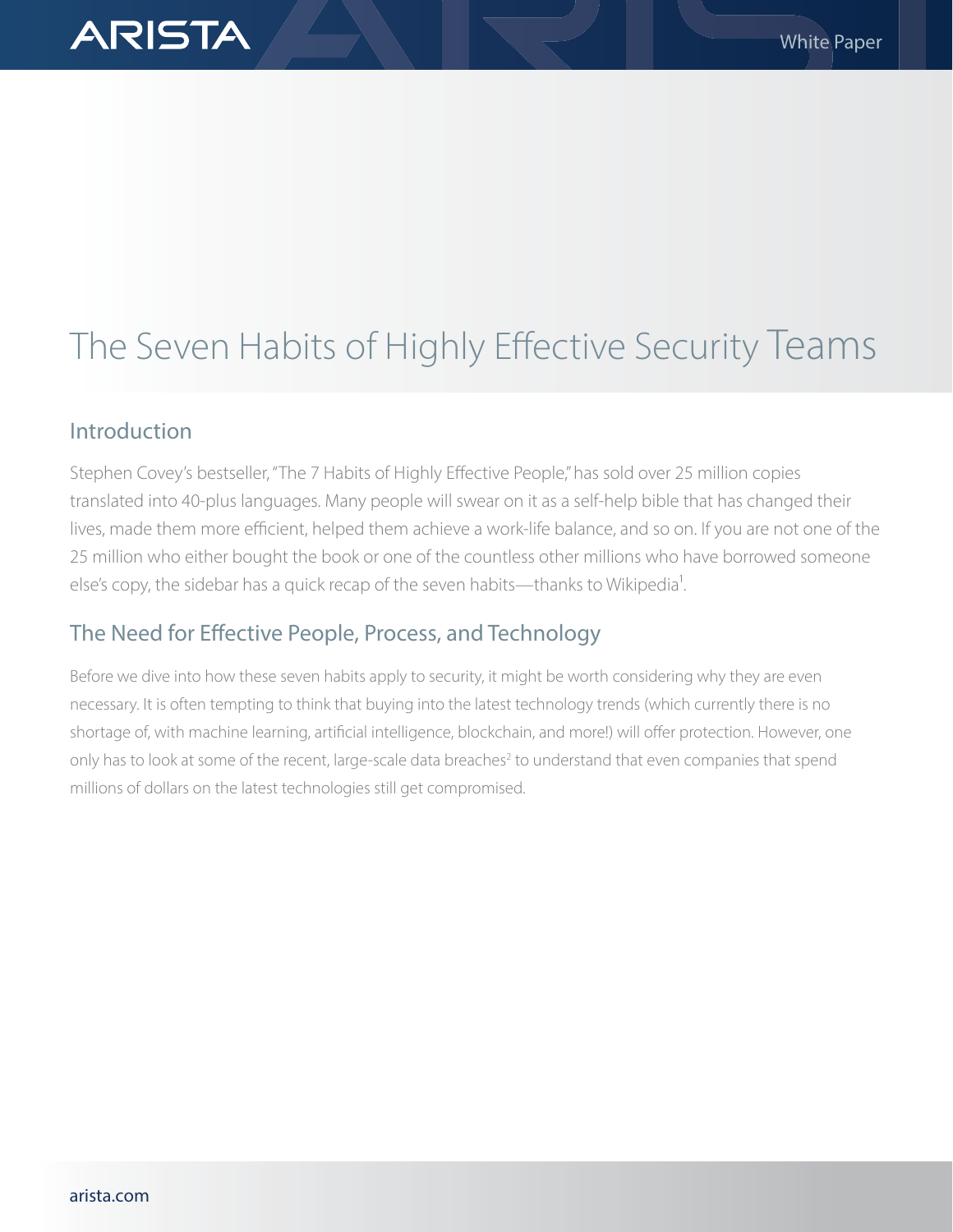**ARISTA** 

A significant contributing factor to this trend is that the job of defending the organization has evolved. The skills crisis and the lack of security expertise have been discussed ad nauseam, but the elephant in the room is that the pace of technological change and the associated increase in the complexity of the environment continues to accelerate. Here are three macro trends that are contributing to this security complexity:

- 1. What needs to be protected changes every day, if not multiple times a day. The sprawl of devices, including IoT, BYOD, VDI, shadow IT, etc., has resulted in many more devices in the organization than most security teams are aware of, making security updates difficult to manage.
- 2. Moving beyond devices, consider the volume of applications that house or process sensitive data. More and more business applications are being deployed in SaaS environments, including Dropbox and other services, which correlates with an increase in the number of S3 bucket breaches<sup>3</sup> you have probably read about.
- 3. The attacks themselves have evolved from the traditionally malware-heavy to "malware-free" living off the land attacks. The latter is the result of abuse of existing system tools used by administrators or powerful application capabilities (e.g., Microsoft Office macros) to further the malicious intent of a threat actor. This evolution means the traditional approach of using malware signatures or "indicators of compromise" is no longer effective at catching a determined adversary.

### The 7 Habits of Highly Effective People

#### **First Independence**

The first three habits surround moving from dependence to independence (i.e., self-mastery):

**1. Be Proactive**

Anticipate the problems rather than wait for them to happen before deciding what to do.

- **2. Begin with the End in Mind** Focus on the destination while constantly evaluating where you are in the journey towards the destination.
- **3. Put First Things First**

Distinguish between what is important and what is urgent and prioritize accordingly.

#### **Interdependence**

The next three habits talk about interdependence (working with others):

**4. Think Win-Win**

Effectively collaborating so everyone is successful ultimately drives long-term positive results.

**5. Seek First to Understand, Then to be Understood** Said differently, listening begets listening which ultimately improves problem-solving.

#### **6. Synergize**

It takes a village; most tasks these days need multiple people working in lockstep to achieve goals.

#### **Continuous Improvements**

**7. Sharpen the Saw**

Learning from your mistakes and those of others ultimately makes you less likely to make the same mistakes again.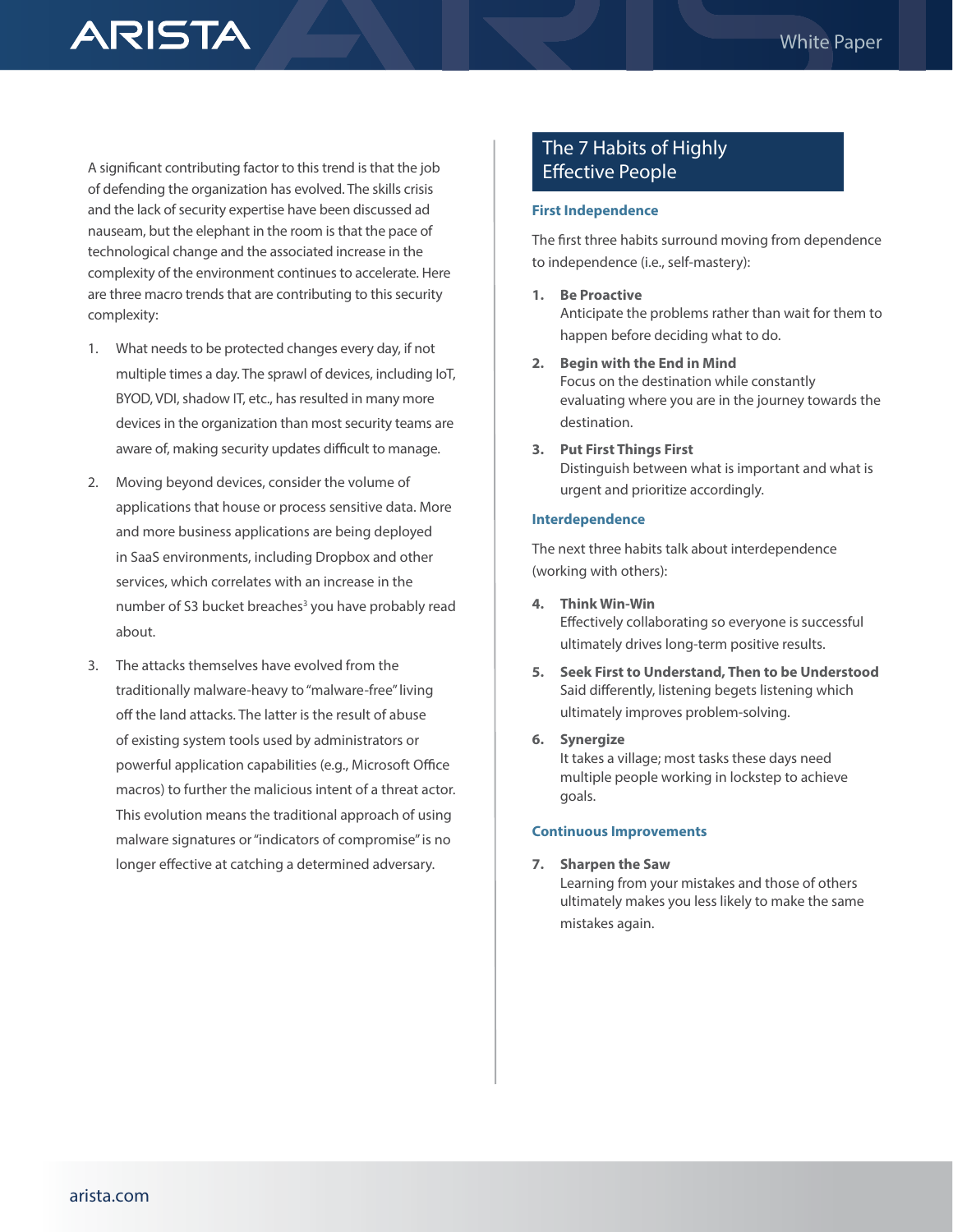So, what do these trends mean for security teams? For starters, they force security teams to address new requirements as they plan for the future, including:

| <b>Requirement 1</b>                                                                                                                                                                                                                         | <b>Requirement 2</b>                                                                                                                                                                                                                                                                                                                                                                                | <b>Requirement 2</b>                                                                                                                                                                                                                                                                                                                                                           |
|----------------------------------------------------------------------------------------------------------------------------------------------------------------------------------------------------------------------------------------------|-----------------------------------------------------------------------------------------------------------------------------------------------------------------------------------------------------------------------------------------------------------------------------------------------------------------------------------------------------------------------------------------------------|--------------------------------------------------------------------------------------------------------------------------------------------------------------------------------------------------------------------------------------------------------------------------------------------------------------------------------------------------------------------------------|
| Visibility across data sources-from<br>agents and logs to metadata-is<br>critical. Visibility by itself isn't enough,<br>though, since we also need to enable<br>security teams with context to make<br>effective risk management decisions. | If the attacker is focused on targeting<br>entities like specific devices or users,<br>then the defenders must be able to<br>view the environment through the<br>same lens, i.e. as a collection of<br>entities-with roles, attributes,<br>behaviors and relationships. These<br>entities will include the devices.<br>users, external organizations, and<br>more that exist in the infrastructure. | Defensive and preventative<br>techniques must evolve to<br>automated detection and hunting<br>that can look for anomalous<br>behaviors and attacker tactics.<br>techniques and procedures (TTPs)<br>that span the entire attack campaign<br>rather than just specific indicators.<br>This capability must be accessible to<br>teams and individuals at all levels of<br>skill. |

#### **Applying the 7 Habits to Security Teams**

**ARISTA** 

With these new dynamics at play, teams continuing the same security practices of recent years are not likely to produce different results. The best security teams realize this and adapt. In conversations with hundreds of security teams, several recurring themes have emerged that map back to Stephen Covey's original seven habits.

As mentioned in the sidebar, the first three of Covey's habits focus on the foundation of "Self." In ours, we map these to the ability of the security team to adopt the automation techniques and tools to maximize the individual effectiveness of each member of the security team.

#### **1. Manage your four data sources**

Clearly, if you don't find out about something until after it gets hacked, it's too late. Being proactive means continuously collecting and managing available data from all three primary security data sources: the network, endpoints, and log/event data. Even more important is understanding what exists in that data that might be a threat. This is where a fourth critical data source comes into play: human procedural, institutional and tribal knowledge. Unless managed at least as well as the other three, this will leave the building when the SOC shift is over, or worse, when the person leaves the organization. Balanced investment in managing all four data sources prepares the organization to respond quickly and accurately.

#### **2. Protect what really matters**

An attacker clearly has an end in mind; do you know what that end is? This is an asymmetric fight with attackers needing to find the one weak link. It is vital; therefore, that security teams always operate with a threat model in mind. As someone once said, if you try to protect everything all the time, you protect nothing all the time. In most cases, the "things" being protected are "entities"—think users, devices, data, etc. But in most cases today, the currency for security teams are primitive and ephemeral attributes, like IP addresses and log sources. Using context data from locations such as directory services, HR systems, vulnerability and threat data, the analyst is then left with the task of correlating those entities with their attributes, behaviors, relationships and activity records. Fortunately, modern AI-driven security solutions do a better job of supporting security teams with technology that can extract signals from the individual data sources and automate this context gathering.

#### **3. Put first things first**

As one CISO put it recently, they almost never "respond to alerts"; instead alerts are just another data source in a comprehensive, riskscoring scheme that defines priorities for their security team. The good news is once you have mastered habit 2 and have the entity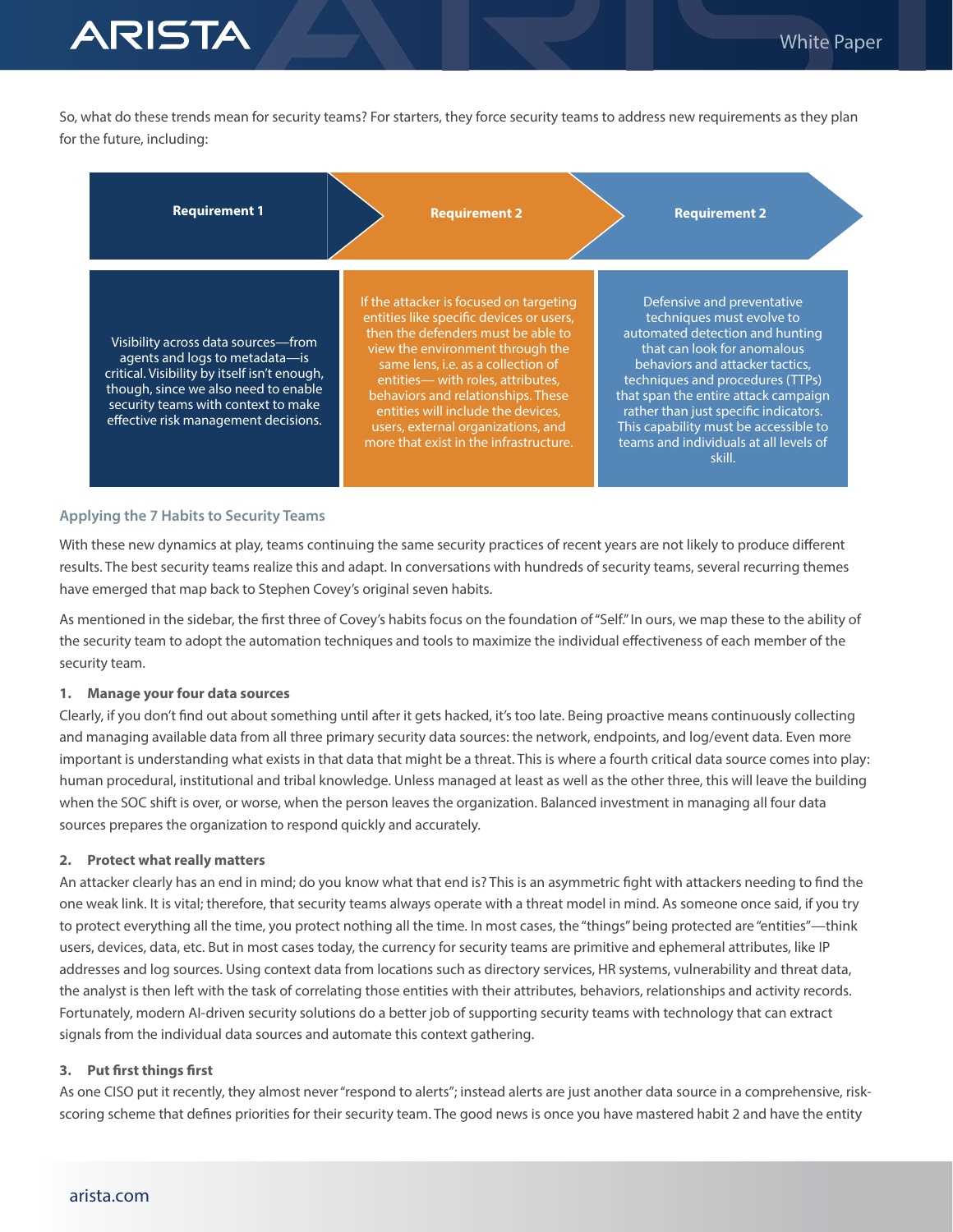# **ARISTA**

view of your enterprise (organization), you can start to look at them in the aggregate, viewing summaries of the behavior of those entities over time. Analytics on the entities can then identify anomalous behaviors, highlight what makes them unique and different in the environment, reveal how entities are similar to other entities, confirm which have access to the crown jewels, etc. Human knowledge (see Habit 1) might be able to add to the risk equation by annotating that entity as a VIP employee or someone who has just resigned etc. Compare that to today, where you see each alert in isolation, then guess what to prioritize.

In Covey's work, the next three habits focus on working well in the real world with a team. We apply that same principle to our next three habits for security teams:

#### **4. Invest in technology that promises to enhance your people, not replace them**

A lot has been made about the power of artificial intelligence and machine learning and its application to security<sup>4</sup>. Truth be told, these are not silver bullets that will eliminate your need for people, no matter how much vendor marketing teams might want you to believe that is the case. Instead, the best organizations have used these technologies to enable their teams to be more productive by eliminating duties like cumbersome context gathering (see Habit 2). It also brings a sense of consistency that is lacking when deliverables depend on tribal knowledge. When not executed correctly, though, these technologies can exacerbate your need for people4 .

#### **5. Understand thy attacker**

Unfortunately, many security teams and technologies are focused on defending against known attacker tactics. This approach is good at protecting known threats, but what about new ones? The most effective security teams go beyond detection solely based on IOCs to detection based on TTPs and behaviors. Specific malware or command and control (C2) domains are easy for an attacker to change, but any organization or individual attackers are harder pressed to change the underlying tactics, such as how they set up their C2 infrastructure or the non-malware tools they use once they are inside your environment. Successful security teams can detect and hunt based on attacker behavior or even behaviors that just don't fit in their environment—which emphasizes the need to understand what does fit your environment (see Habit 2).

#### **6. Security is a team sport**

A tiered model for the SOC, where most things get pushed to higher levels, simply isn't sustainable. Research shows that the difference between junior and senior analysts typically isn't the quality of their conclusions but rather their ability to support those conclusions with compelling evidence on which to base decisions. So, how do you bring the capabilities of those senior analysts to the junior ones? The win-win here is enabled by technology that eliminates the requirement of expertise to simply organize the data so someone can ask the questions that need to be answered. If junior analysts can take on tasks like triage, forensic investigations and timelining, which today not only take time but require deep expertise, those with deeper expertise can focus on continually evolving the organizations' capabilities to find threats, then codify that knowledge so that this virtuous cycle continues.

Finally, Stephen Covey focused on the notion of continuous improvement—making the collective better.

#### **7. Don't make the same mistake twice**

They say the definition of insanity is doing the same thing over and over while expecting different results. If that is true, many security practices are truly nuts! Often, lessons learned are not fed back into the process. As one CISO said, "the red team isn't allowed to mic-drop and walk away just because they successfully evaded security controls." Instead, every investigation and red teaming activity is not complete until it results in improvements to the system—even if it is as simple as documenting tribal knowledge, such as "Alice from Legal works from her home in Iowa." When the analyst on the next shift sees an alert about access to the data center from a DSL line in Iowa, at least they are not wasting time only to eventually find out what someone already knew.